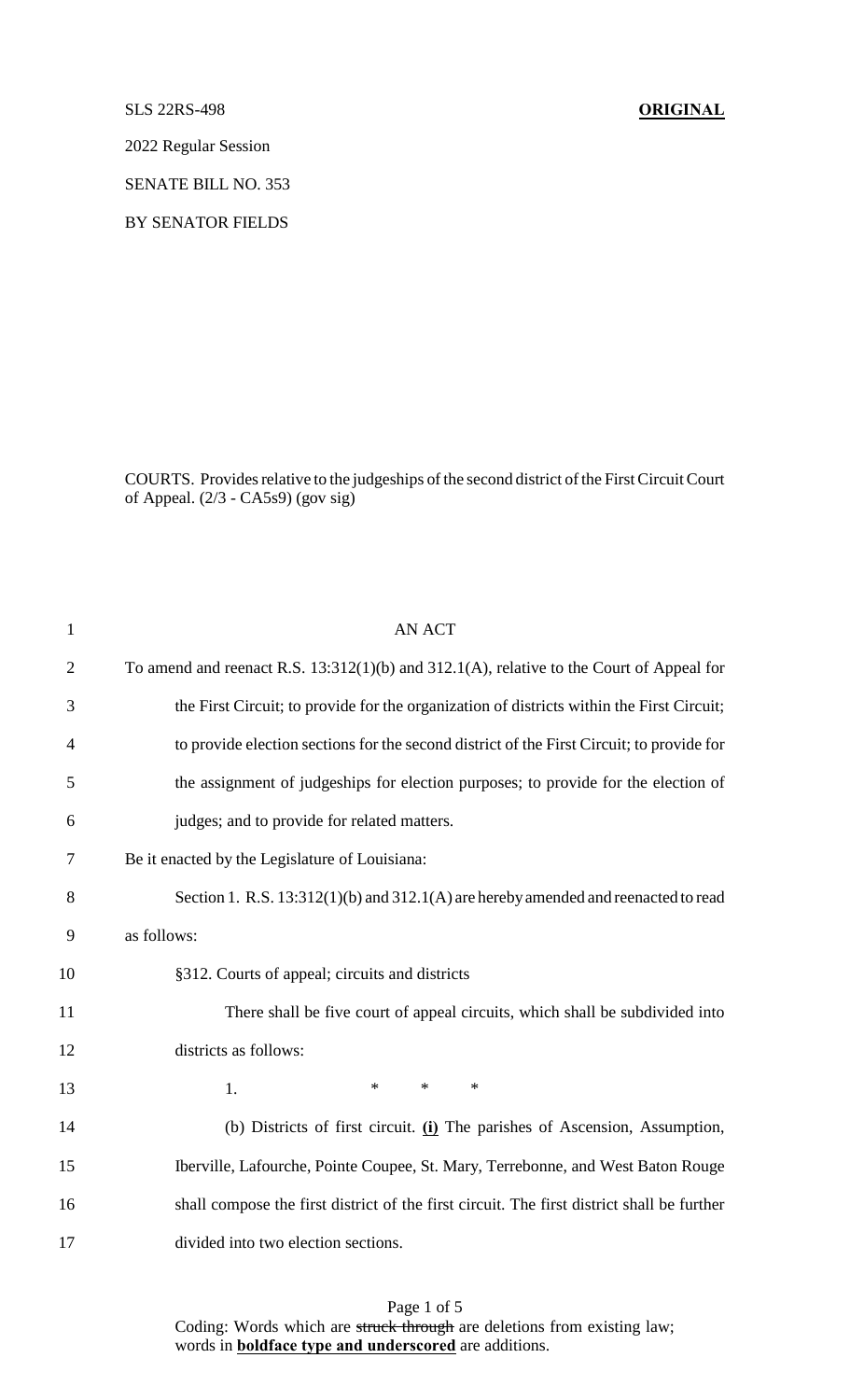| $\mathbf{1}$   | Election section one shall be composed of Ascension Parish,<br>(aa)                                                            |
|----------------|--------------------------------------------------------------------------------------------------------------------------------|
| $\overline{2}$ | Assumption Parish, Iberville Parish, Pointe Coupee Parish, and West Baton Rouge                                                |
| 3              | Parish.                                                                                                                        |
| 4              | (bb) Election section two shall be composed of Lafourche Parish, St. Mary                                                      |
| 5              | Parish, and Terrebonne Parish.                                                                                                 |
| 6              | (ii) The parish of East Baton Rouge shall compose the second district of the                                                   |
| 7              | first circuit. The second district shall be further divided into two election                                                  |
| 8              | sections.                                                                                                                      |
| 9              | (aa) Election section one shall be composed of Precincts 1-8, 1-12, 1-34,                                                      |
| 10             | 1-35, 1-39, 1-40, 1-41, 1-42, 1-43, 1-47, 1-48, 1-49, 1-56, 1-59, 1-64, 1-65, 1-66,                                            |
| 11             | $1-69$ , $1-73$ , $1-74$ , $1-75$ , $1-76$ , $1-79$ , $1-80$ , $1-89$ , $1-97$ , $1-98$ , $1-99$ , $1-105$ , $1-107$ , $2-6$ , |
| 12             | 2-7, 2-8, 2-33, 3-1, 3-2, 3-3, 3-4, 3-5, 3-6, 3-7, 3-9, 3-10, 3-12, 3-13, 3-14, 3-15,                                          |
| 13             | 3-16, 3-17, 3-18, 3-19, 3-20, 3-21, 3-22, 3-23, 3-25, 3-26, 3-29, 3-30, 3-31, 3-32,                                            |
| 14             | 3-33, 3-34, 3-35, 3-36, 3-37, 3-38, 3-39, 3-40, 3-41, 3-43, 3-44, 3-45, 3-46, 3-47,                                            |
| 15             | 3-48, 3-49, 3-50, 3-51, 3-52, 3-53, 3-54, 3-55, 3-56, 3-57, 3-58, 3-59, 3-60, 3-61,                                            |
| 16             | 3-62, 3-63, 3-64, 3-65, 3-66, 3-67, 3-68, 3-69, 3-70, 3-71 and 3-72 of East Baton                                              |
| 17             | <b>Rouge Parish.</b>                                                                                                           |
| 18             | (bb) Election section two shall be composed of Precincts 1-1, 1-2, 1-3,                                                        |
| 19             | 1-4, 1-5, 1-6, 1-7, 1-9, 1-10, 1-11, 1-13, 1-14, 1-15, 1-16, 1-17, 1-18, 1-19, 1-20,                                           |
| 20             | 1-21, 1-22, 1-23, 1-24, 1-25, 1-26, 1-27, 1-28, 1-29, 1-30, 1-31, 1-32, 1-33, 1-36,                                            |
| 21             | 1-37, 1-38, 1-44, 1-45, 1-46, 1-50, 1-51, 1-52, 1-53, 1-54, 1-55, 1-57, 1-58, 1-60,                                            |
| 22             | 1-61, 1-62, 1-63, 1-67, 1-68, 1-70, 1-71, 1-72, 1-77, 1-78, 1-81, 1-82, 1-83, 1-84,                                            |
| 23             | 1-85, 1-86, 1-87, 1-88, 1-90, 1-91, 1-92, 1-93, 1-94, 1-95, 1-100, 1-101, 1-102,                                               |
| 24             | 1-103, 1-104, 2-1, 2-2, 2-3, 2-4, 2-5, 2-9, 2-10, 2-11, 2-12, 2-13, 2-14, 2-15, 2-16,                                          |
| 25             | 2-17, 2-18, 2-19, 2-20, 2-21, 2-22, 2-23, 2-24, 2-25, 2-26, 2-27, 2-28, 2-29, 2-30,                                            |
| 26             | 2-31, 2-32, 2-34, 2-35, 2-36, 2-37, 3-8, 3-11, 3-24, 3-27 and 3-28 of East Baton                                               |
| 27             | Rouge Parish.                                                                                                                  |
| 28             | (iii) The parishes of East Feliciana, Livingston, St. Helena, St. Tammany,                                                     |
| 29             | Tangipahoa, Washington, and West Feliciana shall compose the third district of the                                             |

Page 2 of 5 Coding: Words which are struck through are deletions from existing law; words in **boldface type and underscored** are additions.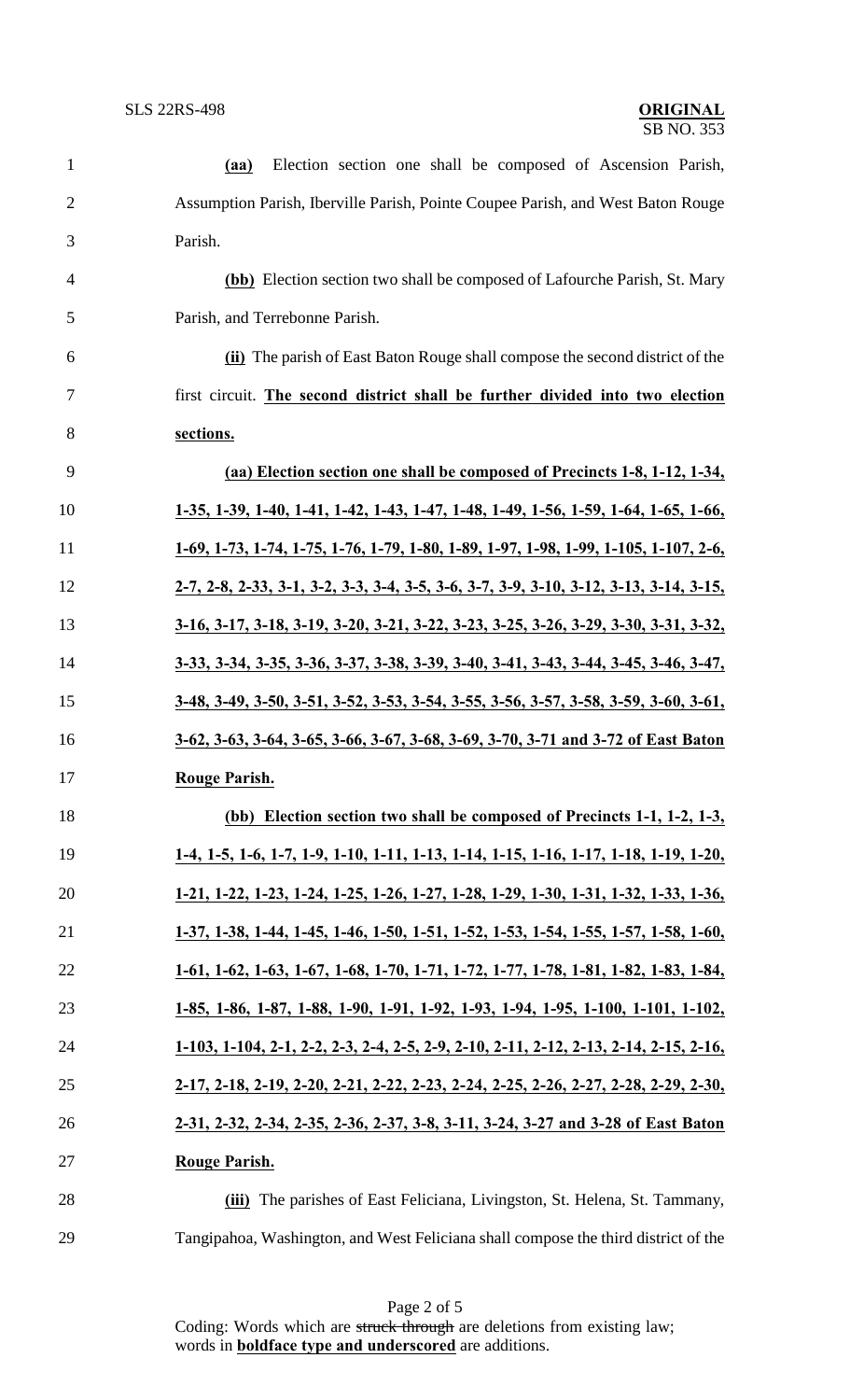| $\mathbf{1}$   | first circuit.                                                                                   |
|----------------|--------------------------------------------------------------------------------------------------|
| $\mathfrak{2}$ | $\ast$<br>$\ast$<br>$\ast$                                                                       |
| 3              | §312.1. Circuit court of appeal; domicile; number of judges; election                            |
| $\overline{4}$ | A.(1) The Court of Appeal for the First Circuit, domiciled in the city of                        |
| 5              | Baton Rouge, shall have twelve judges. Four judges shall be elected from each of the             |
| 6              | three districts composing the circuit by the qualified electors of each district,                |
| 7              | respectively.                                                                                    |
| 8              | (2) However, in In the first district, one judge, Division C, shall be elected                   |
| 9              | from election section one by the qualified electors of election section one, and one             |
| 10             | judge, Division A, shall be elected from election section two by the qualified electors          |
| 11             | of election section two. The remaining two judges in the first district, Divisions B             |
| 12             | and D, shall be elected by the qualified electors of the entire first district.                  |
| 13             | (3) In the second district, one judge, Division A, shall be elected from                         |
| 14             | election section one by the qualified electors of election section one. The                      |
| 15             | remaining three judges in the second district, Divisions B, C, and D, shall be                   |
| 16             | elected by the qualified electors of election section two.                                       |
| 17             |                                                                                                  |
| 18             | Section 2.(A) Each judge of the second district in office on the effective date of this          |
| 19             | Act shall be the judge for the election section, subdistrict having the same designation as the  |
| 20             | election section, subdistrict from which the justice was elected and may complete the term       |
| 21             | for which he was elected.                                                                        |
| 22             | (B) The successor to the office of a judge of the second district shall be elected from          |
| 23             | the election section assigned to that office as provided by R.S. 13:312.1. The election shall    |
| 24             | be from the election section composed as provided by R.S. 13:312.                                |
| 25             | Section 3.(A) The election to fill the judgeship currently designated as Division B              |
| 26             | of the second district shall be held at the congressional elections to be held in 2022 from      |
| 27             | election section two as established by this Act or at any specially called election due to the   |
| 28             | earlier of the death, resignation, retirement, or incapacity of a judge serving on the effective |
| 29             | date of this Act.                                                                                |

Page 3 of 5 Coding: Words which are struck through are deletions from existing law; words in **boldface type and underscored** are additions.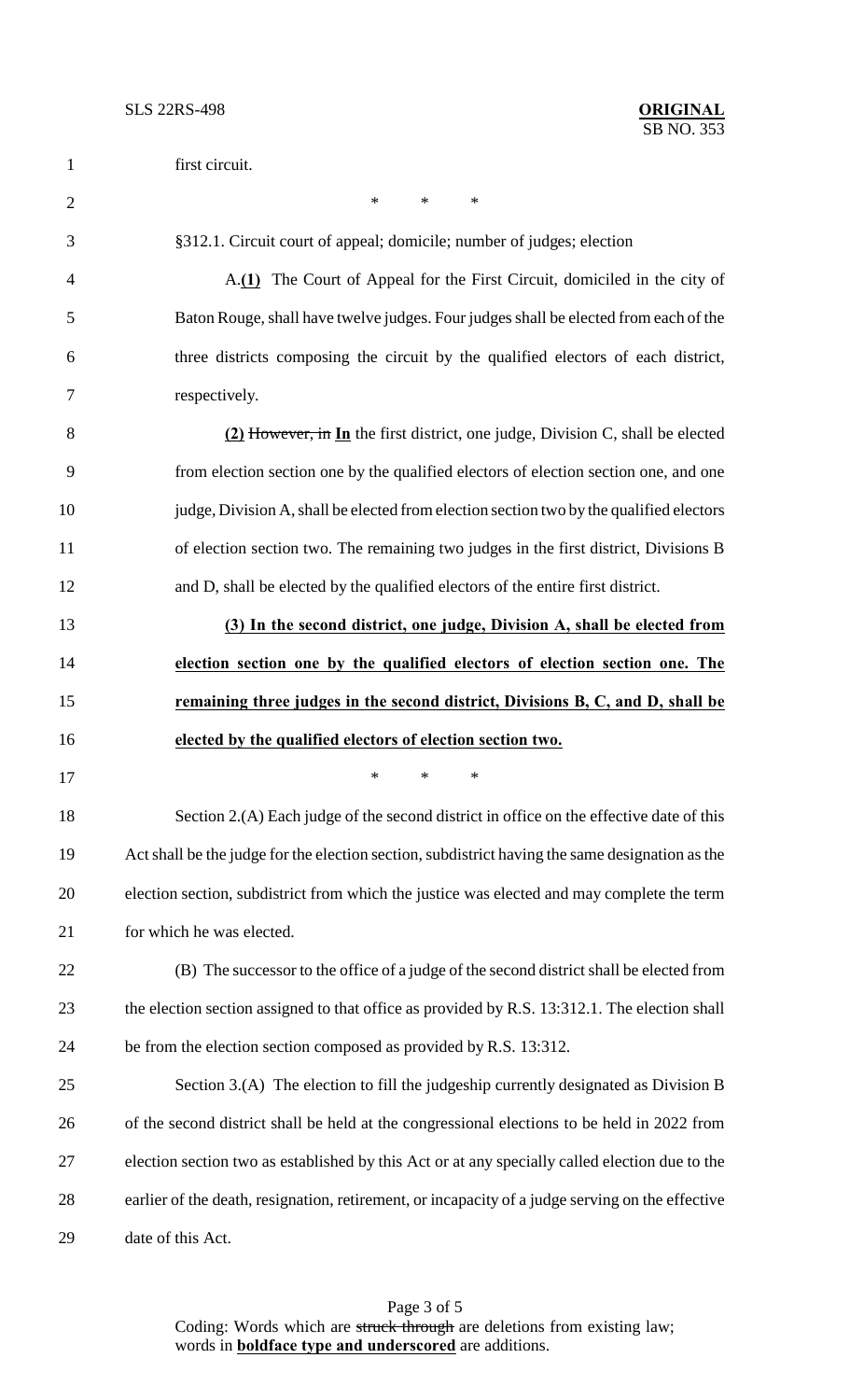1 (B) The election to fill the judgeship currently designated as Division C of the 2 second district shall be held at the congressional elections to be held in 2024 from election 3 section two as established by this Act or at any specially called election due to the earlier of 4 the death, resignation, retirement, or incapacity of a judge serving on the effective date of 5 this Act. 6 Section 4.(A) The precincts referenced in this Act are those precincts identified as 7 Voting Districts (VTDs) in the 2020 Census Redistricting TIGER/Line Shapefiles for the 8 State of Louisiana as validated through the data verification program of the Louisiana House 9 of Representatives and the Louisiana Senate and available on the legislature's website on the 10 effective date of this Section. 11 (B) When a precinct referenced in this Act has been subdivided by action of the 12 parish governing authority on a nongeographic basis or subdivided by action of the parish 13 governing authority on a geographic basis in accordance with the provisions of R.S. 14 18:532.1, the enumeration in this Act of the general precinct designation shall include all 15 nongeographic and all geographic subdivisions thereof, however such subdivisions may be 16 designated. 17 (C) The territorial limits of the districts as provided in this Act shall continue in 18 effect until changed by law regardless of any subsequent change made to the precincts by 19 the parish governing authority. 20 Section 5. This Act shall become effective upon signature by the governor or, if not 21 signed by the governor, upon expiration of the time for bills to become law without signature 22 by the governor, as provided by Article III, Section 18 of the Constitution of Louisiana. If 23 vetoed by the governor and subsequently approved by the legislature, this Act shall become 24 effective on the day following such approval.

> The original instrument and the following digest, which constitutes no part of the legislative instrument, were prepared by J. W. Wiley.

DIGEST SB 353 Original 2022 Regular Session Fields

Present law divides the state into five court of appeal circuits and divides each circuit into three districts. Provides that the Court of Appeal for the First Circuit is comprised of Ascension, Assumption, East Baton Rouge, East Feliciana, Iberville, Lafourche, Livingston,

Page 4 of 5

Coding: Words which are struck through are deletions from existing law; words in **boldface type and underscored** are additions.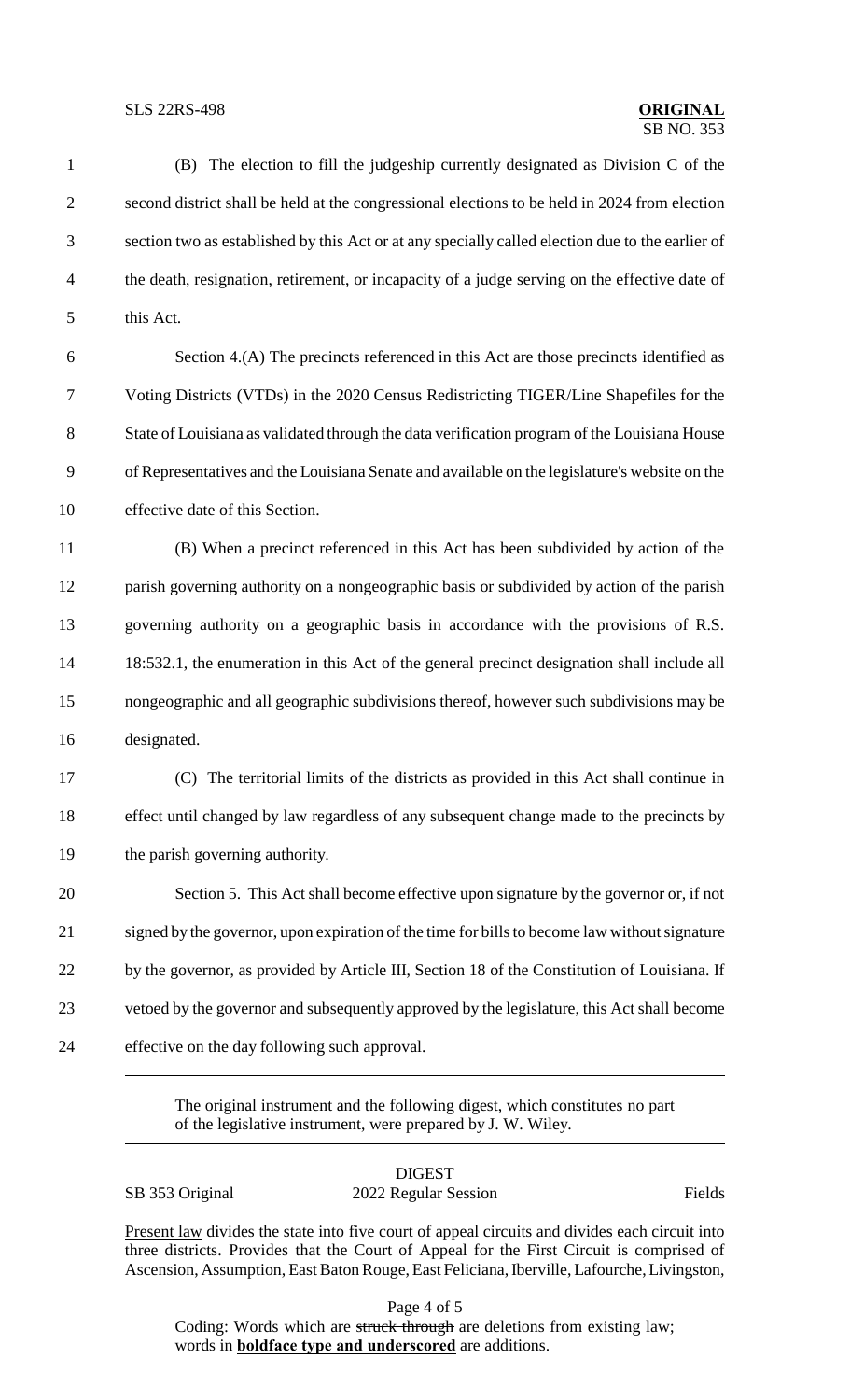Pointe Coupee, St. Helena, St. Mary, St. Tammany, Tangipahoa, Terrebonne, Washington, West Baton Rouge, and West Feliciana parishes.

Present law provides that the second district of the Court of Appeal for the First Circuit is comprised of East Baton Rouge Parish.

Present law provides that the second district will be divided into two subdistricts pursuant to the Consent Judgment in the United States District Court, Middle District of Louisiana, case of Janice Clark, et al. v. Charles "Buddy" Roemer, Governor of Louisiana, et al., Civil Action No. 86-435(A). Subdistrict one shall elect judges for Divisions A, B, and C. Subdistrict two shall elect a judge for Division D.

Proposed law divides the second district into two election sections. Further provides that the judge for Division A will be elected from election section one, and the remaining three judges, Divisions B, C, and D, will be elected from election section two.

Proposed law provides that each judge of the second district in office on the effective date of this Act will be the judge for the election section, subdistrict having the same designation as the election section, subdistrict from which the justice was elected and may complete the term for which he was elected. Further provides that the successor to the office of a judge of the second district will be elected from the election section assigned to that office as provided by proposed law.

Proposed law provides the election to fill the judgeships currently designated as Division B and C will be held at the congressional elections to be held in 2022 and 2024, respectively.

Proposed law specifies that precincts referenced in district descriptions are those precincts identified as Voting Districts (VTDs) in the 2020 Census Redistricting TIGER/Line Shapefiles for the state of La. as validated through the data verification program of the La. legislature. Also specifies that if any such precinct has been subdivided by action of the parish governing authority on a nongeographic basis or subdivided by action of the parish governing authority on a geographic basis in accordance with present law, the enumeration of the general precinct designation shall include all nongeographic and all geographic subdivisions thereof. Further provides that the territorial limits of the districts as enacted shall continue in effect without change regardless of any subsequent change made to the precincts by the parish governing authority.

Population data in the summaries accompanying this digest are derived from 2020 Census Redistricting Data (Public Law 94-171), Summary File for Louisiana. Population data, statistical information, and maps are supplied for purposes of information and analysis and comprise no part of proposed law.

Effective upon signature of the governor or lapse of time for gubernatorial action.

(Amends R.S. 13:312(1)(b) and 312.1(A))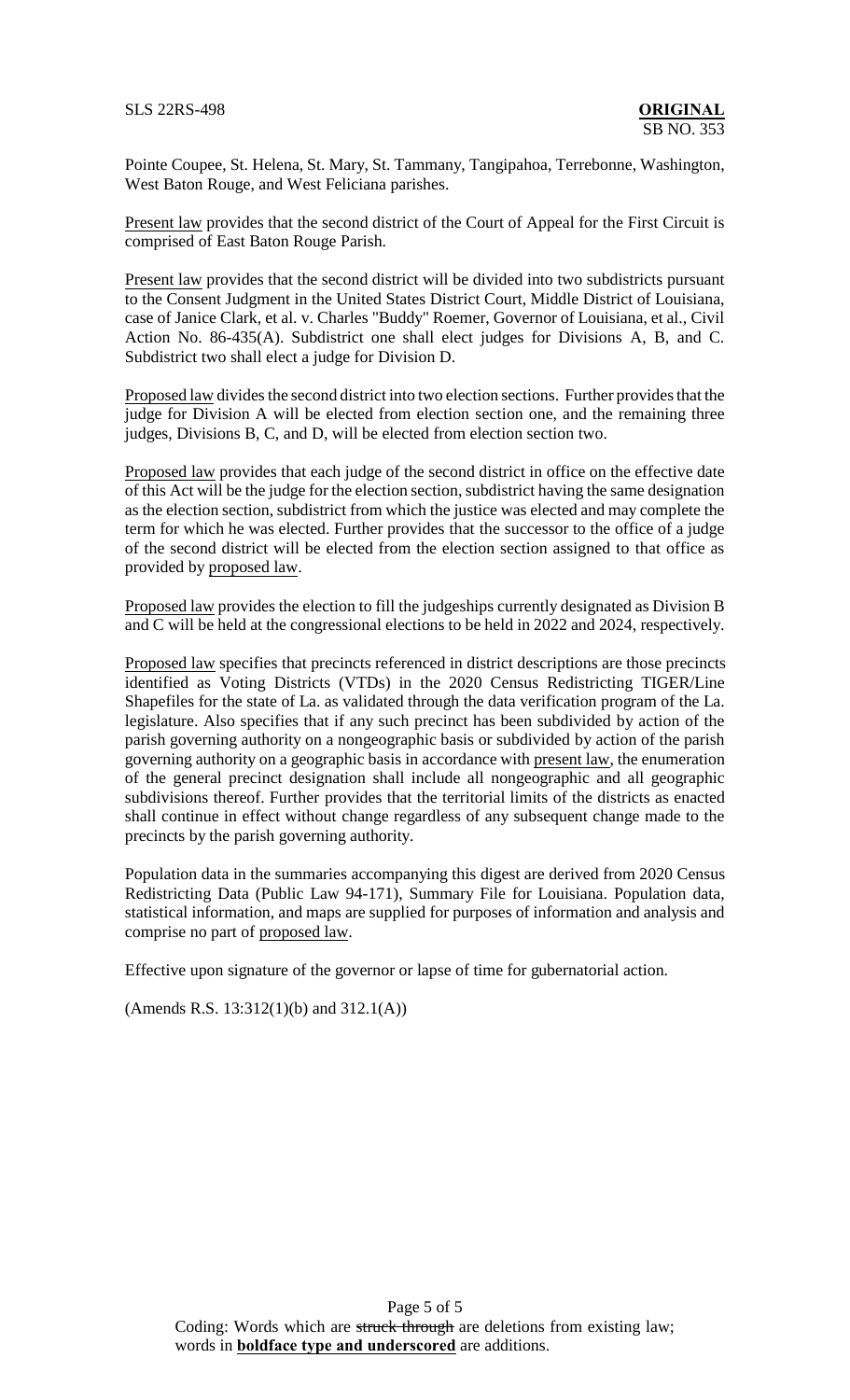## Plan Statistics

| Districts:<br><b>Election Section 1</b><br>Election Section 2                                        | # of Members<br>3 | <b>Actual Population</b>         | 227,271<br>229,510 | <b>Ideal Population</b><br>114,195<br>342,585 | <b>Absolute Deviation</b><br>113,076<br>$-113,075$ |                                      | <b>Relative Deviation</b><br>99.020%<br>-33.006% |
|------------------------------------------------------------------------------------------------------|-------------------|----------------------------------|--------------------|-----------------------------------------------|----------------------------------------------------|--------------------------------------|--------------------------------------------------|
| Grand Total:                                                                                         | 4                 | 456,781                          |                    | 456,780                                       |                                                    |                                      |                                                  |
| Ideal Population Per Member:<br>Number of Districts for Plan Type:<br>Range of District Populations: |                   | 114195<br>2<br>227,271           | to                 | 229,510                                       | <b>Unassigned Population:</b>                      | Ideal - Actual:<br><b>Remainder:</b> | $-1$<br>1<br>0                                   |
| Absolute Mean Deviation:<br>Absolute Range:<br>Absolute Overall Range:                               |                   | 113,076<br>$-113,075$<br>226,151 | to                 | 113,076                                       |                                                    |                                      |                                                  |
| <b>Relative Mean Deviation:</b><br>Relative Range:<br>Relative Overall Range:                        |                   | 66.01%<br>$-33.01%$<br>132.03%   | to                 | 99.02%                                        |                                                    |                                      |                                                  |

### Plan: SLS 22RS-498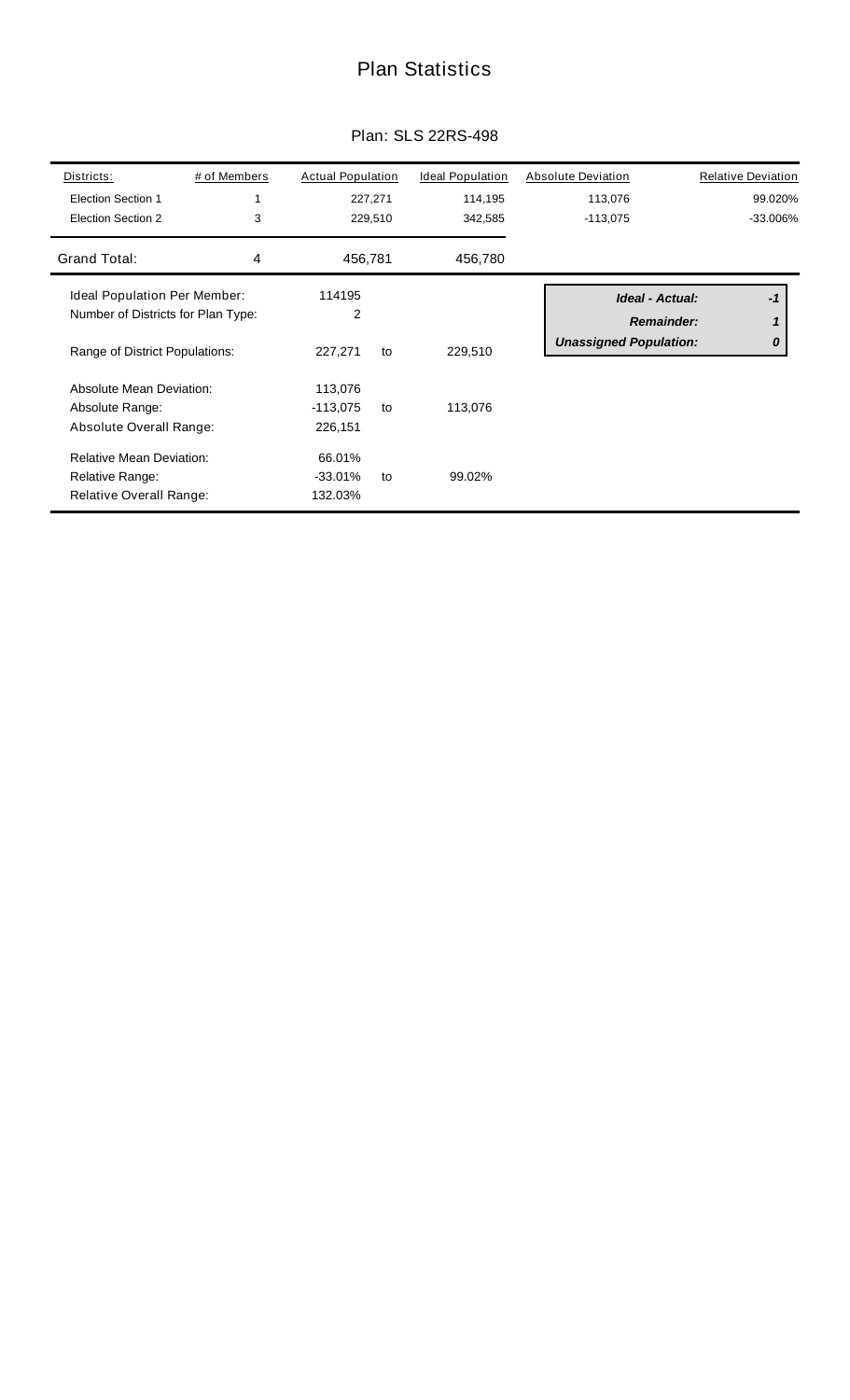# Total Population

Plan: SLS 22RS-498

| Total<br>Population                       | Total<br>White     | Total<br>Black     | Total<br>Asian   | Total<br>American<br>Indian | Total<br>Other   | Total            |                     |                    |                    | Hispanic VAP Total VAP White VAP Black VAP Asian | <b>VAP</b><br>American | Indian VAP Other | <b>VAP</b><br>Hispanic<br>Total |  |
|-------------------------------------------|--------------------|--------------------|------------------|-----------------------------|------------------|------------------|---------------------|--------------------|--------------------|--------------------------------------------------|------------------------|------------------|---------------------------------|--|
| Election Section 1 227,271                | 144.597            | 52,986             | 10,877           | 3,166                       | 15,645           | 18,072           | 179,541             | 119,152            | 38,528             | 8,236                                            | 2,493                  | 11,132           | 12,691                          |  |
| 100.000%                                  | 63.623%            | 23.314%            | 4.786%           | 1.393%                      | 6.884%           | 7.952%           | 100.000%            | 66.365%            | 21.459%            | 4.587%                                           | 1.389%                 | 6.200%           | 7.069%                          |  |
| Election Section 2 229,510                | 51,472             | 160,412            | 5,548            | 1,561                       | 10,517           | 12,479           | 176,071             | 44,729             | 118,262            | 4,363                                            | 1.254                  | 7,463            | 8,848                           |  |
| 100.000%                                  | 22.427%            | 69.893%            | 2.417%           | 0.680%                      | 4.582%           | 5.437%           | 100.000%            | 25.404%            | 67.167%            | 2.478%                                           | 0.712%                 | 4.239%           | 5.025%                          |  |
| <b>Grand Total</b><br>456.781<br>100.000% | 196.069<br>42.924% | 213,398<br>46.718% | 16,425<br>3.596% | 4,727<br>1.035%             | 26,162<br>5.727% | 30,551<br>6.688% | 355.612<br>100.000% | 163.881<br>46.084% | 156.790<br>44.090% | 12.599<br>3.543%                                 | 3.747<br>1.054%        | 18.595<br>5.229% | 21,539<br>6.057%                |  |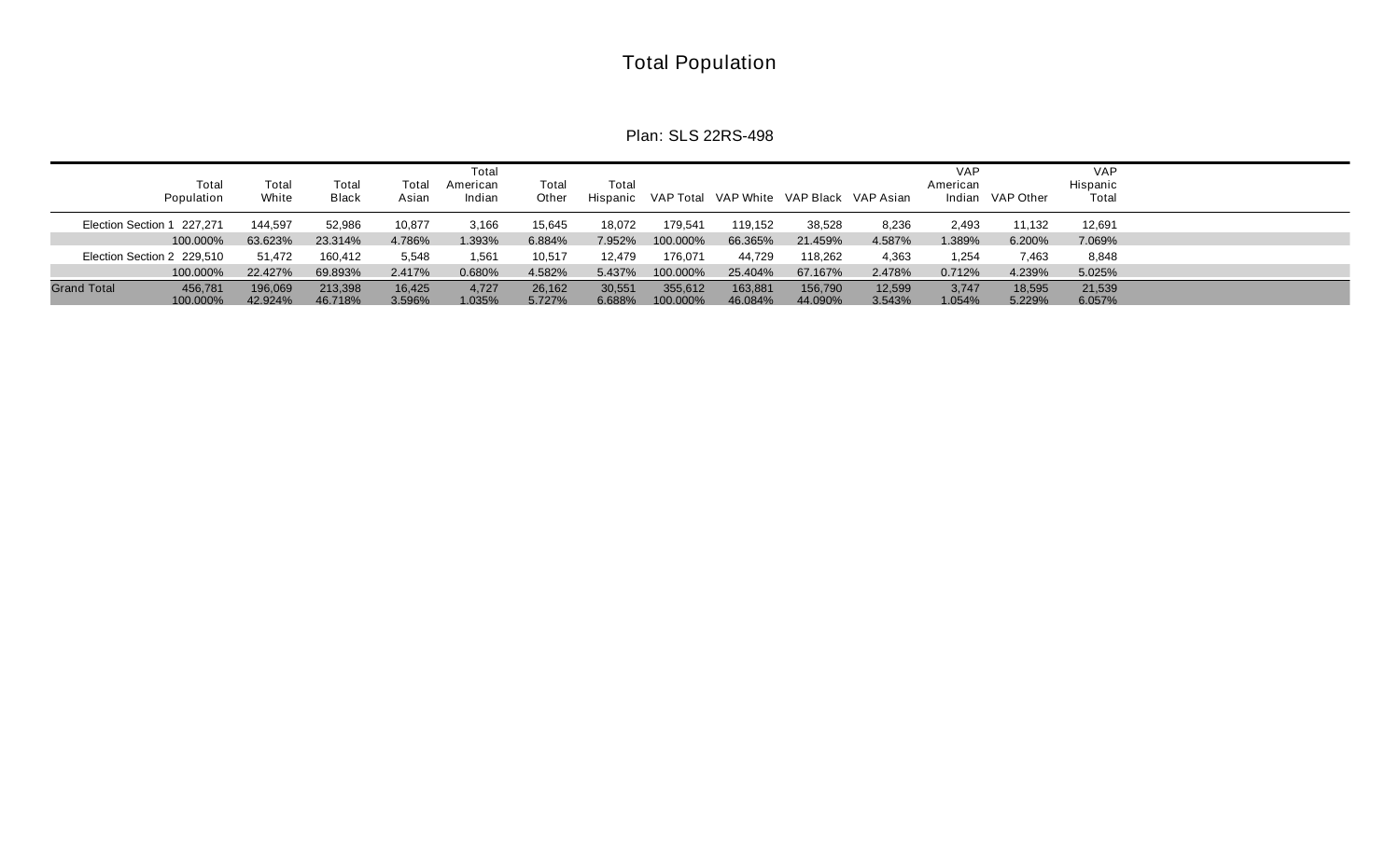## Voter Registration

|  |  | Plan: SLS 22RS-498 |
|--|--|--------------------|
|--|--|--------------------|

|                            | Reg Total<br>Dec 2021 | Reg White<br>Dec 2021 | Reg Black<br>Dec 2021 | Reg Other<br>Dec 2021 | Reg Dem<br>Total<br>Dec 2021 | Reg Rep<br>Total<br>Dec 2021 | Reg Other<br>Total<br>Dec 2021 |  |
|----------------------------|-----------------------|-----------------------|-----------------------|-----------------------|------------------------------|------------------------------|--------------------------------|--|
| Election Section 1 145,115 |                       | 106.632               | 28.488                | 9.995                 | 45.350                       | 60.382                       | 39,383                         |  |
|                            | 80.826%               | 73.481%               | 19.631%               | 6.888%                | 31.251%                      | 41.610%                      | 27.139%                        |  |
| Election Section 2 134,149 |                       | 31.600                | 96.187                | 6,362                 | 86.175                       | 16.553                       | 31.421                         |  |
|                            | 76.190%               | 23.556%               | 71.702%               | 4.742%                | 64.238%                      | 12.339%                      | 23.422%                        |  |
| <b>Grand Total</b>         | 279.264               | 138.232               | 124.675               | 16.357                | 131.525                      | 76,935                       | 70.804                         |  |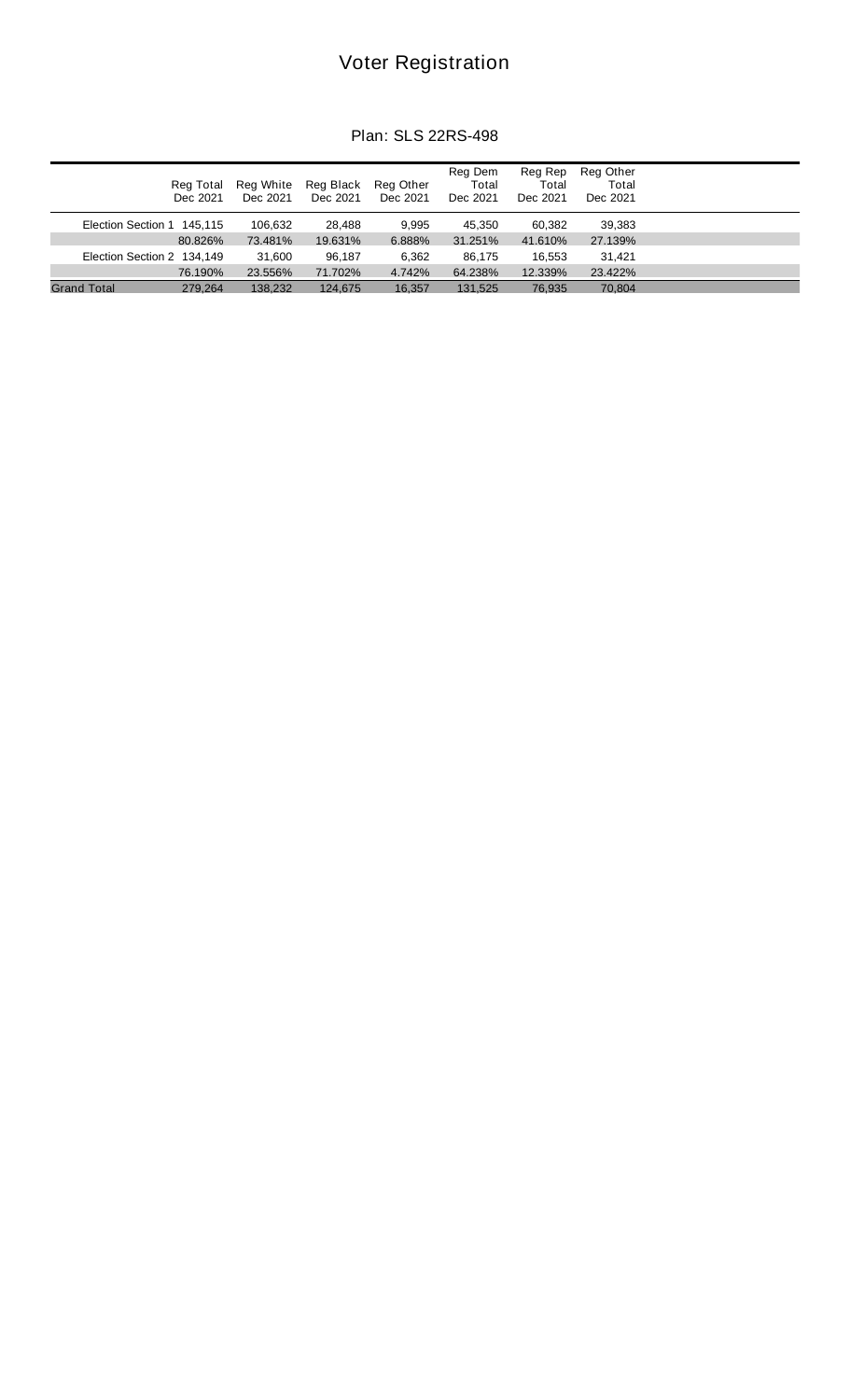| <b>Splits</b> |
|---------------|
|---------------|

Plan: SLS 22RS-498

|                           | Total<br>Population | Total<br>White     | Total<br><b>Black</b> | Tota<br>Asian    | Total<br>American<br>Indian | Total<br>Other   | VAP Total           |                    |                    | VAP White VAP Black VAP Asian | <b>VAP</b><br>American<br>Indian | VAP Other        | Rea Total<br>Dec 2021 | Reg White Reg Black Reg Other<br>Dec 2021 | Dec 2021          | Dec 2021        |  |
|---------------------------|---------------------|--------------------|-----------------------|------------------|-----------------------------|------------------|---------------------|--------------------|--------------------|-------------------------------|----------------------------------|------------------|-----------------------|-------------------------------------------|-------------------|-----------------|--|
| <b>Election Section 1</b> |                     |                    |                       |                  |                             |                  |                     |                    |                    |                               |                                  |                  |                       |                                           |                   |                 |  |
| *East Baton Rouge 227,271 |                     | 144,597            | 52,986                | 10,877           | 3,166                       | 15,645           | 179,541             | 119,152            | 38,528             | 8,236                         | 2,493                            | 11,132           | 145,115               | 106,632                                   | 28,488            | 9,995           |  |
| <b>Election Section 1</b> | 227.271<br>100.000% | 144,597<br>63.623% | 52,986<br>23.314%     | 10,877<br>4.786% | 3,166<br>1.393%             | 15,645<br>6.884% | 179.541<br>100.000% | 119.152<br>66.365% | 38,528<br>21.459%  | 8,236<br>4.587%               | 2,493<br>1.389%                  | 11,132<br>6.200% | 145,115<br>80.826%    | 106,632<br>73.481%                        | 28,488<br>19.631% | 9,995<br>6.888% |  |
| Election Section 2        |                     |                    |                       |                  |                             |                  |                     |                    |                    |                               |                                  |                  |                       |                                           |                   |                 |  |
| *East Baton Rouge 229,510 |                     | 51,472             | 160,412               | 5,548            | 561. ا                      | 10,517           | 176,071             | 44,729             | 118,262            | 4,363                         | 1,254                            | 7,463            | 134,149               | 31,600                                    | 96,187            | 6,362           |  |
| <b>Election Section 2</b> | 229,510<br>100.000% | 51.472<br>22.427%  | 160,412<br>69.893%    | 5,548<br>2.417%  | 1,561<br>0.680%             | 10,517<br>4.582% | 176.071<br>100.000% | 44.729<br>25.404%  | 118,262<br>67.167% | 4,363<br>2.478%               | 1,254<br>0.712%                  | 7,463<br>4.239%  | 134,149<br>76.190%    | 31,600<br>23.556%                         | 96,187<br>71.702% | 6,362<br>4.742% |  |